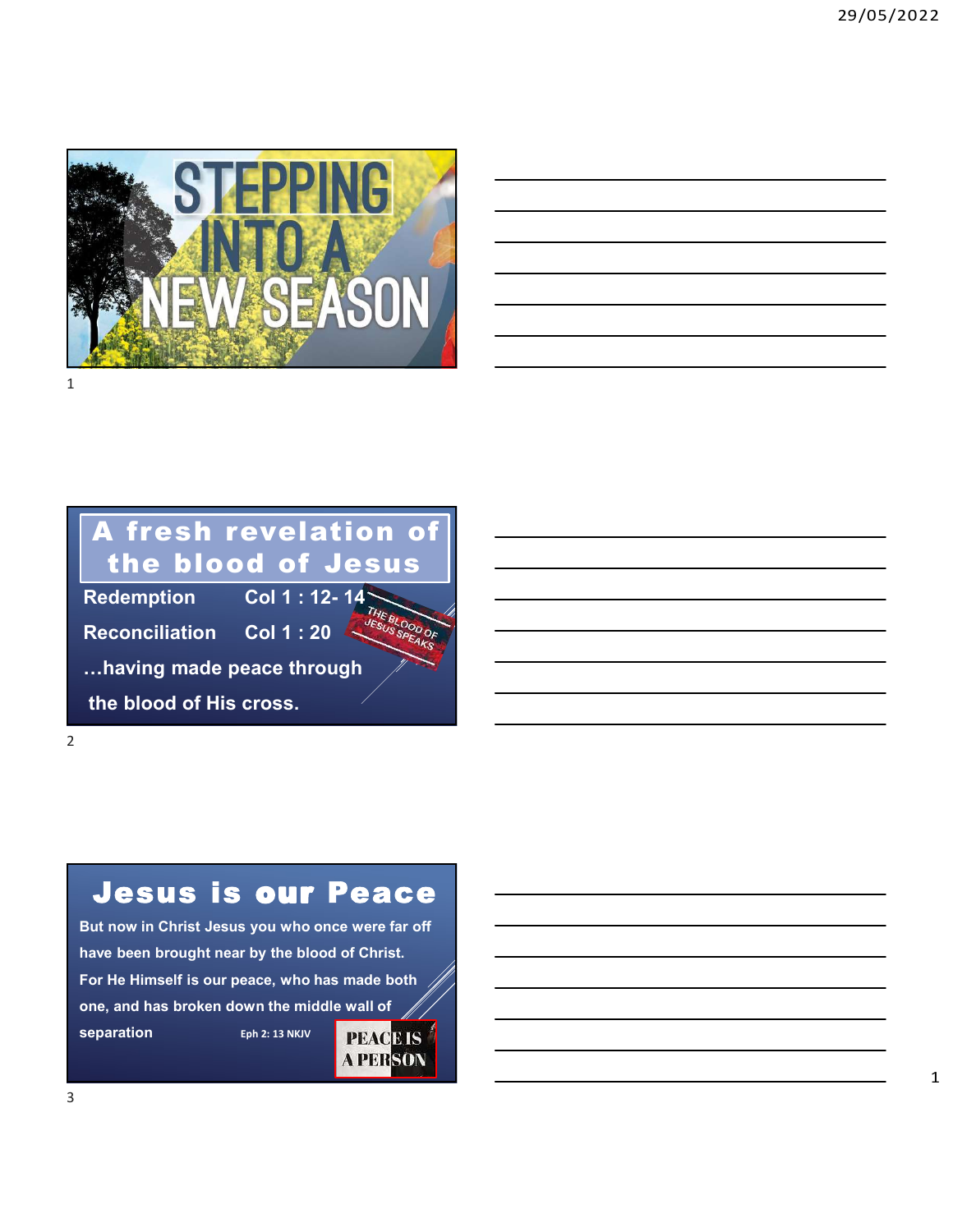Therefore, having been justified by faith,<br>we have peace with God through<br>our Lord Jesus Christ, Rom 5 :1 NKJV Therefore, having been justified by faith,<br>we have peace with God through<br>our Lord Jesus Christ, Rom 5:1 NKJV<br>EACE is eiréné (i-ray'-nay). Means one, our Lord Jesus Christ, Rom 5 :1 NKJV Therefore, having been justified by faith,<br> **PERSON**<br>
our Lord Jesus Christ, Rom 5 :1 NKJV<br>
Greek for PEACE is eiréné (i-ray'-nay). Means one,<br>
peace, quietness, to join - tie together into a whole Therefore, having been justified by faith,<br>
PERSON<br>
we have peace with God through<br>
our Lord Jesus Christ, Rom 5:1 NKJV<br>
Greek for PEACE is eirené (i-ray'-nay). Means one,<br>
peace, quietness, to join - tie together into a w

## Peace: God's gift of wholeness

 $\blacktriangleright$  Harmony, security, safety, prosperity,

 $5<sub>5</sub>$ 

4

- 
-